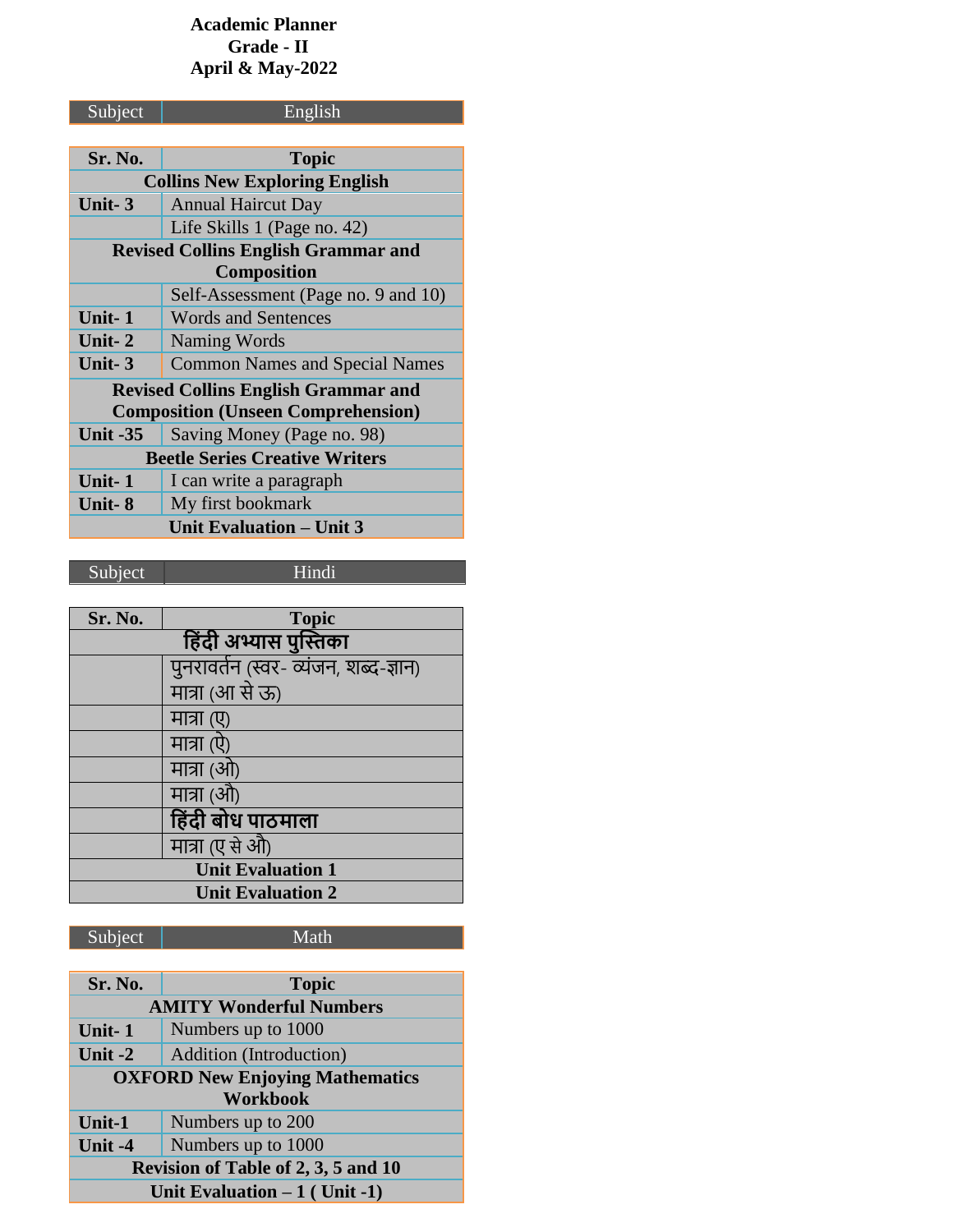| Sr. No.                         | <b>Topic</b>           |
|---------------------------------|------------------------|
| <b>Collins Bumblebee</b>        |                        |
| Unit-1                          | <b>About Myself</b>    |
| Unit- $2$                       | Our Body               |
| Unit-3                          | My Family and I        |
|                                 | (Unit Test-1 Activity) |
| <b>Unit Evaluation (Unit 1)</b> |                        |
| <b>Unit Evaluation (Unit 2)</b> |                        |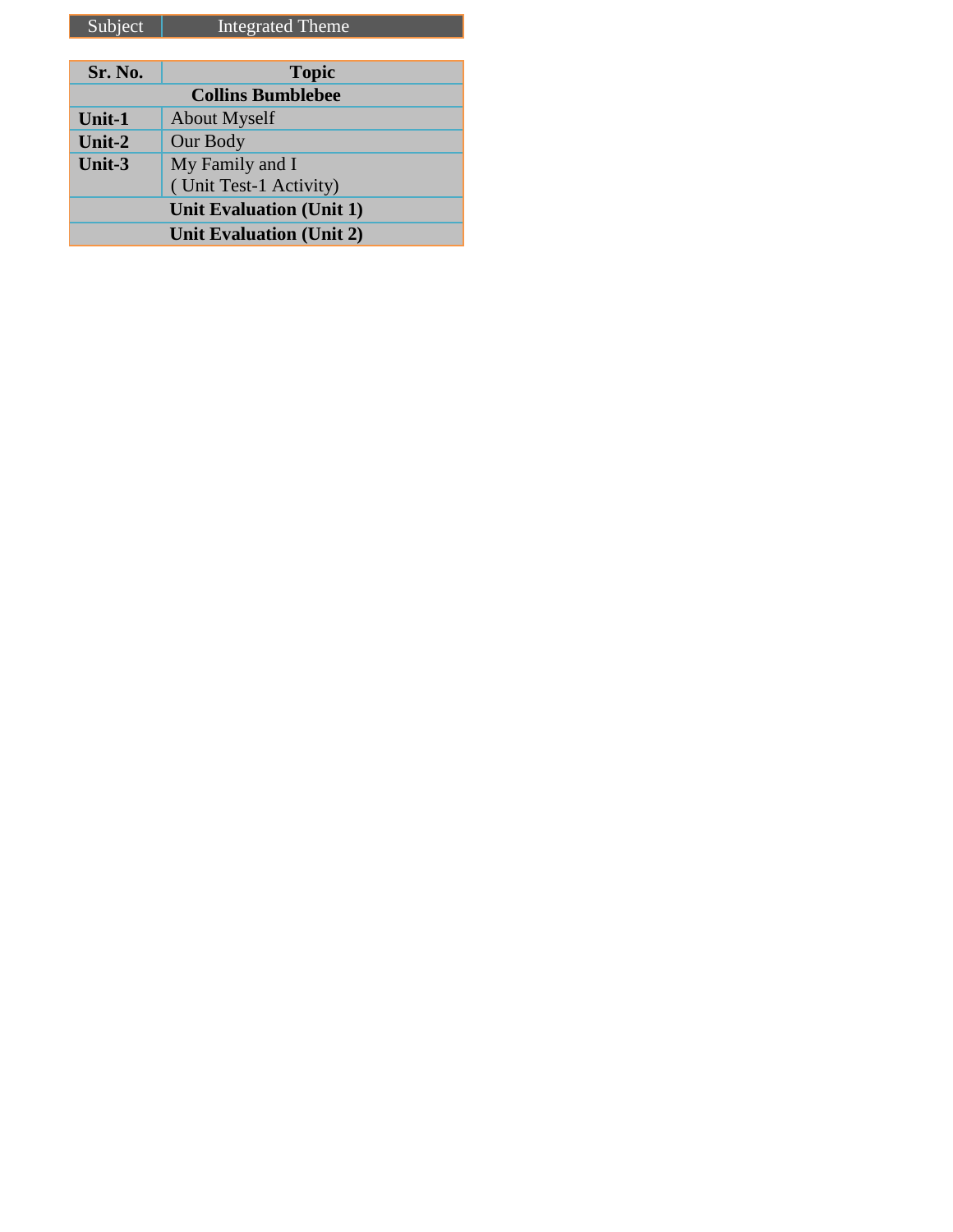### **Academic Planner Grade - II June –2022**

| Subject                                    | English                           |
|--------------------------------------------|-----------------------------------|
|                                            |                                   |
| Sr. No.                                    | <b>Topic</b>                      |
| <b>Collins New Exploring English</b>       |                                   |
| Unit-2                                     | Worm Looks for Lunch              |
| <b>Revised Collins English Grammar and</b> |                                   |
| <b>Composition</b>                         |                                   |
| Unit- $23$                                 | Capital Letters and Punctuation   |
| <b>Revised Collins English Grammar and</b> |                                   |
| <b>Composition (Unseen Comprehension)</b>  |                                   |
| <b>Unit -38</b>                            | Writing a Paragraph (Page no.104) |
| Unit Evaluation – Unit 2                   |                                   |

Subject Hindi

| <b>Topic</b>                        |  |
|-------------------------------------|--|
| हिंदी अभ्यास पुस्तिका               |  |
| संयुक्त-व्यंजन (क्ष, त्र, ज्ञ, श्र) |  |
| हिंदी बोध पाठमाला                   |  |
| संयुक्त-व्यंजन (क्ष, त्र, ज्ञ, श्र) |  |
| <b>Unit Evaluation 1</b>            |  |
|                                     |  |

| Sr. No.                                                               | <b>Topic</b>                 |
|-----------------------------------------------------------------------|------------------------------|
| <b>AMITY Wonderful Numbers</b>                                        |                              |
| Unit-2                                                                | Addition (continued)*        |
| <b>OXFORD New Enjoying Mathematics</b>                                |                              |
|                                                                       | Workbook                     |
| Unit- $2$                                                             | Addition                     |
| Unit- $5$                                                             | Addition of bigger numbers   |
| Table of 4 and 6                                                      |                              |
| Unit Evaluation $-2$ (Unit - 1)                                       |                              |
| Unit Evaluation $-1$ (Unit - 2)                                       |                              |
| Unit Evaluation - 2 (Unit - 2)                                        |                              |
|                                                                       |                              |
| $\begin{array}{ccc} \mathbf{C} & \mathbf{1} & \mathbf{C} \end{array}$ | <b>T</b> <i>I</i> <b>I I</b> |

| Subject                         | <b>Integrated Theme</b> |
|---------------------------------|-------------------------|
|                                 |                         |
| <b>Sr. No.</b>                  | <b>Topic</b>            |
| <b>Collins Bumblebee</b>        |                         |
| Unit- $5$                       | More About Animals      |
| <b>Unit Evaluation (Unit 5)</b> |                         |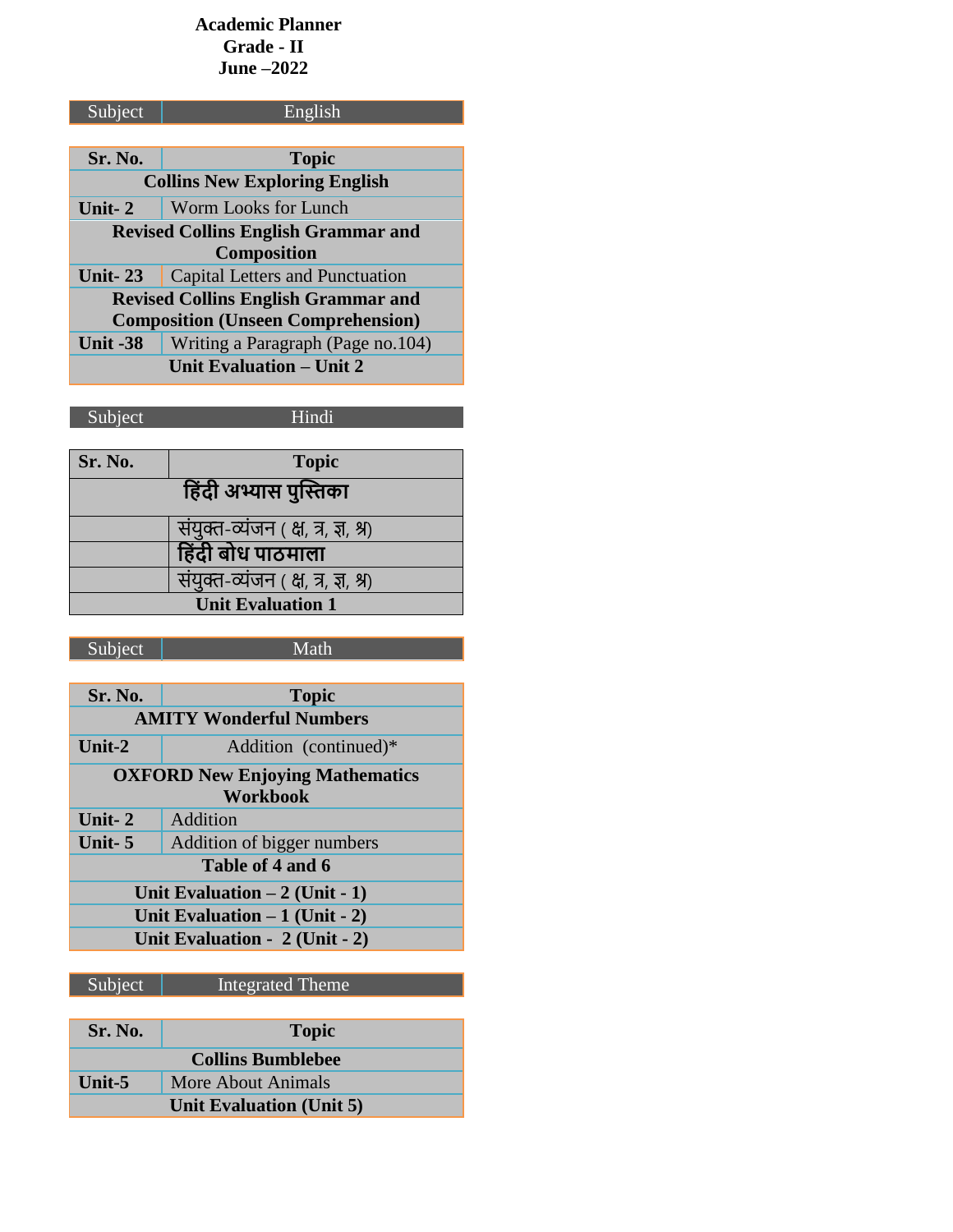## **Academic Planner Grade - II July-2022**

| Subject                                    | English                                   |  |
|--------------------------------------------|-------------------------------------------|--|
|                                            |                                           |  |
| Sr. No.                                    | <b>Topic</b>                              |  |
|                                            | <b>Collins New Exploring English</b>      |  |
| Unit- $1$                                  | <b>Playing Together</b>                   |  |
| (Poem)                                     | I'm Not Afraid of the Dark                |  |
|                                            | (Page No. 39)                             |  |
| <b>Revised Collins English Grammar and</b> |                                           |  |
| <b>Composition</b>                         |                                           |  |
| Unit-4                                     | <b>Singular and Plural Naming Words</b>   |  |
| Unit-5                                     | He or She                                 |  |
| Unit-6                                     | Countable and Uncountable Naming          |  |
|                                            | Words                                     |  |
| <b>Revised Collins English Grammar and</b> |                                           |  |
|                                            | <b>Composition (Unseen Comprehension)</b> |  |
| <b>Unit -29</b>                            | The Fox and the Crow (page no.86)         |  |
| <b>Unit -31</b>                            | The Light of the Fire Fly                 |  |
|                                            | (page no. 90)                             |  |
| <b>Beetle Series Creative Writers</b>      |                                           |  |
| Unit-2                                     | I can imagine and write                   |  |
| Unit Evaluation – Unit 1                   |                                           |  |
| <b>UNIT TEST I</b>                         |                                           |  |
|                                            |                                           |  |

Subject Hindi

| Sr. No                   | <b>Topic</b>                        |
|--------------------------|-------------------------------------|
| हिंदी अभ्यास पुस्तिका    |                                     |
|                          | अनुस्वार बिंदु वाले शब्द तथा वाक्य) |
|                          | विसर्ग : चिह्न वाले शब्द तथा वाक्य) |
|                          | ऋ की मात्रा , शब्द तथा वाक्य        |
|                          | अपठित गद्यांश                       |
|                          | चित्रवर्णन                          |
|                          | हिंदी बोध पाठमाला                   |
|                          | अनुस्वार (बिंदु वाले शब्द वाक्य)    |
|                          | विसर्ग (: चिह्न वाले शब्द वाक्य)    |
|                          | ऋ की मात्रा , शब्द तथा वाक्य        |
| <b>Unit Evaluation 1</b> |                                     |
| <b>Unit Evaluation 2</b> |                                     |
| <b>UNIT TEST I</b>       |                                     |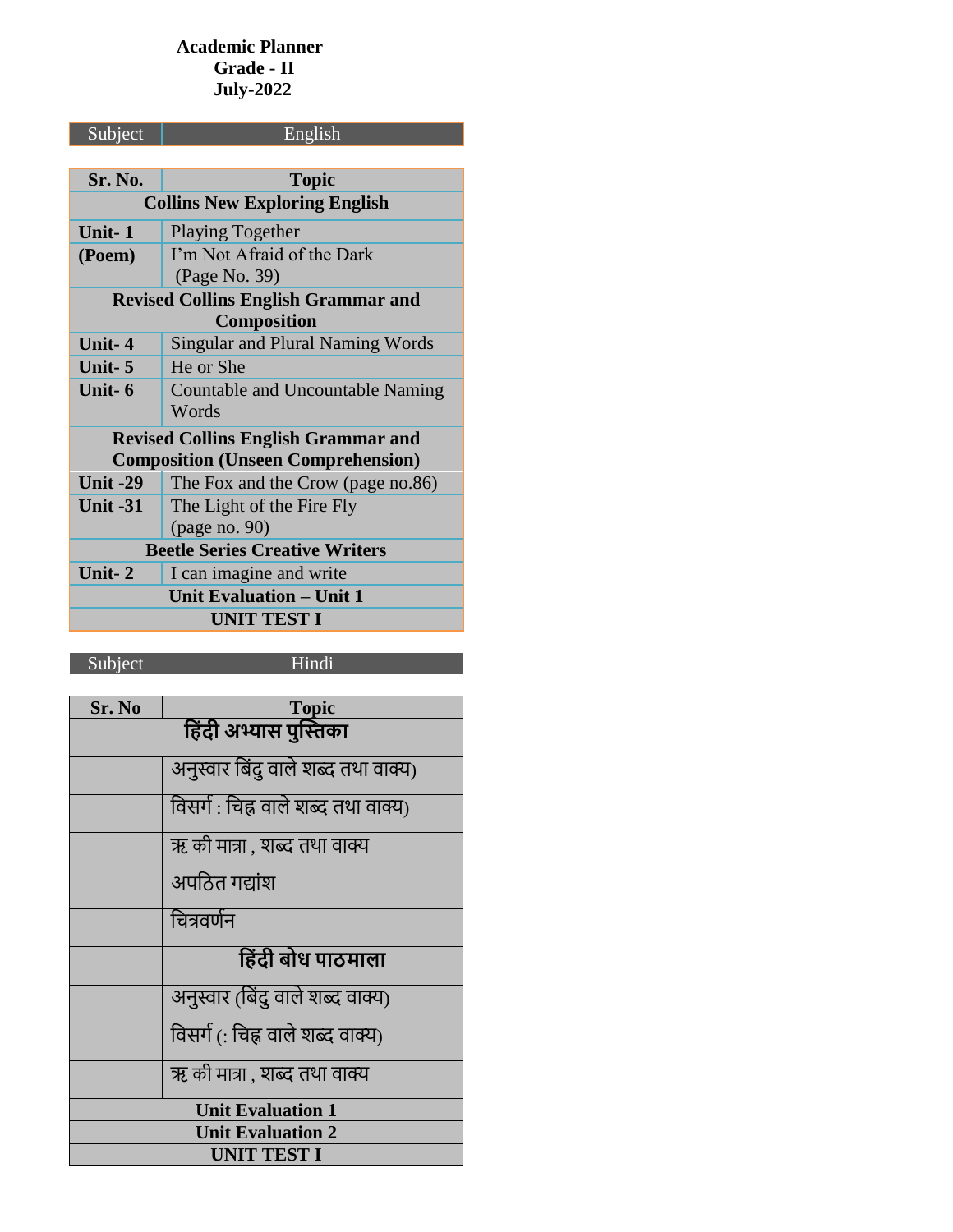# Subject | Math

| Sr. No.                                | <b>Topic</b>                   |  |
|----------------------------------------|--------------------------------|--|
|                                        | <b>AMITY Wonderful Numbers</b> |  |
| Unit- $3$                              | Subtraction                    |  |
| <b>OXFORD New Enjoying Mathematics</b> |                                |  |
| <b>Workbook</b>                        |                                |  |
| Unit-3                                 | Subtraction                    |  |
| Unit-6                                 | Subtraction of bigger numbers  |  |
| Unit Evaluation $-1$ (Unit 3)          |                                |  |
| Unit Evaluation $-2$ (Unit 3)          |                                |  |
| <b>UNIT TEST I</b>                     |                                |  |

| Sr. No.                         | <b>Topic</b>       |
|---------------------------------|--------------------|
| <b>Collins Bumblebee</b>        |                    |
| Unit-4                          | More About Plants  |
| Unit-7                          | <b>Eating Food</b> |
| <b>Unit Evaluation (Unit 4)</b> |                    |
| Unit Evaluation (Unit 7)        |                    |
| <b>UNIT TEST I</b>              |                    |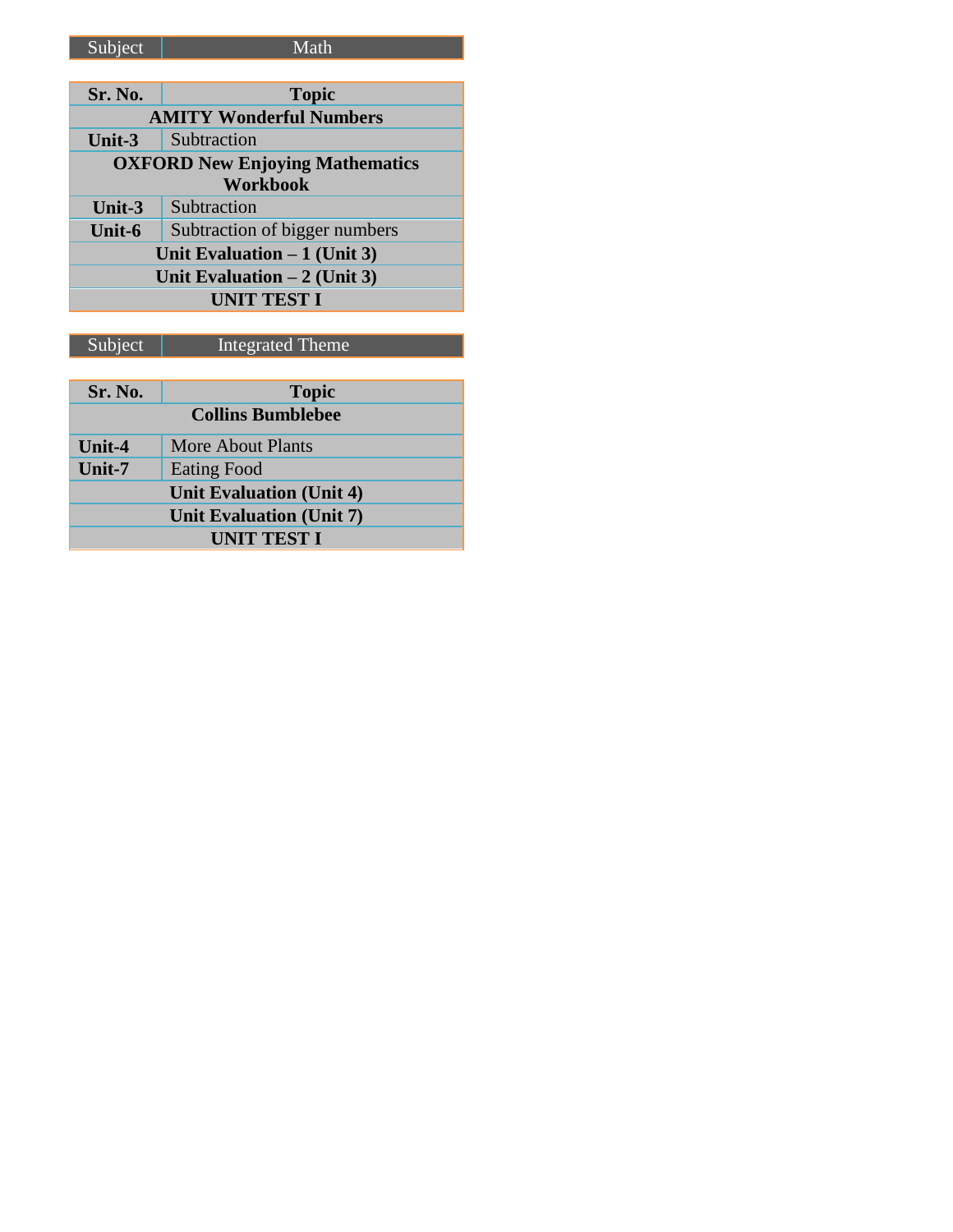## **Academic Planner Grade - II August -2022**

| Subject                                    | English                                    |
|--------------------------------------------|--------------------------------------------|
|                                            |                                            |
| Sr. No.                                    | <b>Topic</b>                               |
| <b>Collins New Exploring English</b>       |                                            |
| Unit-4                                     | The Stonecutter                            |
| (Poem)                                     | Listen (Page No. 51)                       |
|                                            | Life Skills 2 (Page. no. 75)               |
| <b>Revised Collins English Grammar and</b> |                                            |
|                                            | Composition                                |
| Unit- 7                                    | Naming Words for Belonging                 |
| Unit- 8                                    | <b>Describing Words</b>                    |
| Unit-9                                     | Comparisons                                |
|                                            | Test $-1$ (Page no. 36)                    |
|                                            | <b>Revised Collins English Grammar and</b> |
|                                            | <b>Composition (Unseen Comprehension)</b>  |
| <b>Unit -30</b>                            | The Bundle of Sticks                       |
|                                            | (Page no.88)                               |
| <b>Unit -37</b>                            | Picture Composition (Page no.102)          |
| <b>Beetle Series Creative Writers</b>      |                                            |
| Unit-6                                     | I can describe a scene                     |
| <b>Unit Evaluation - Unit 4</b>            |                                            |
|                                            |                                            |

Subject | Hindi

| Sr. No                   | <b>Topic</b>                        |
|--------------------------|-------------------------------------|
|                          | हिंदी अभ्यास पुस्तिका               |
|                          | अनुनासिक (चंद्र बिंदु वाले शब्द तथा |
|                          | वाक्य)                              |
|                          | ऑगत शब्द  (ॉ चिह्न वाले शब्द तथा    |
|                          | वाक्य)                              |
|                          | संयुक्त अक्षर                       |
|                          | अपठित गद्यांश                       |
|                          | चित्र वर्णन                         |
|                          | हिंदी बोध पाठमाला                   |
|                          | अनुनासिक (चंद्र बिंदुवाले शब्द)     |
|                          | संयुक्त अक्षर                       |
| <b>Unit Evaluation 1</b> |                                     |
| <b>Unit Evaluation 2</b> |                                     |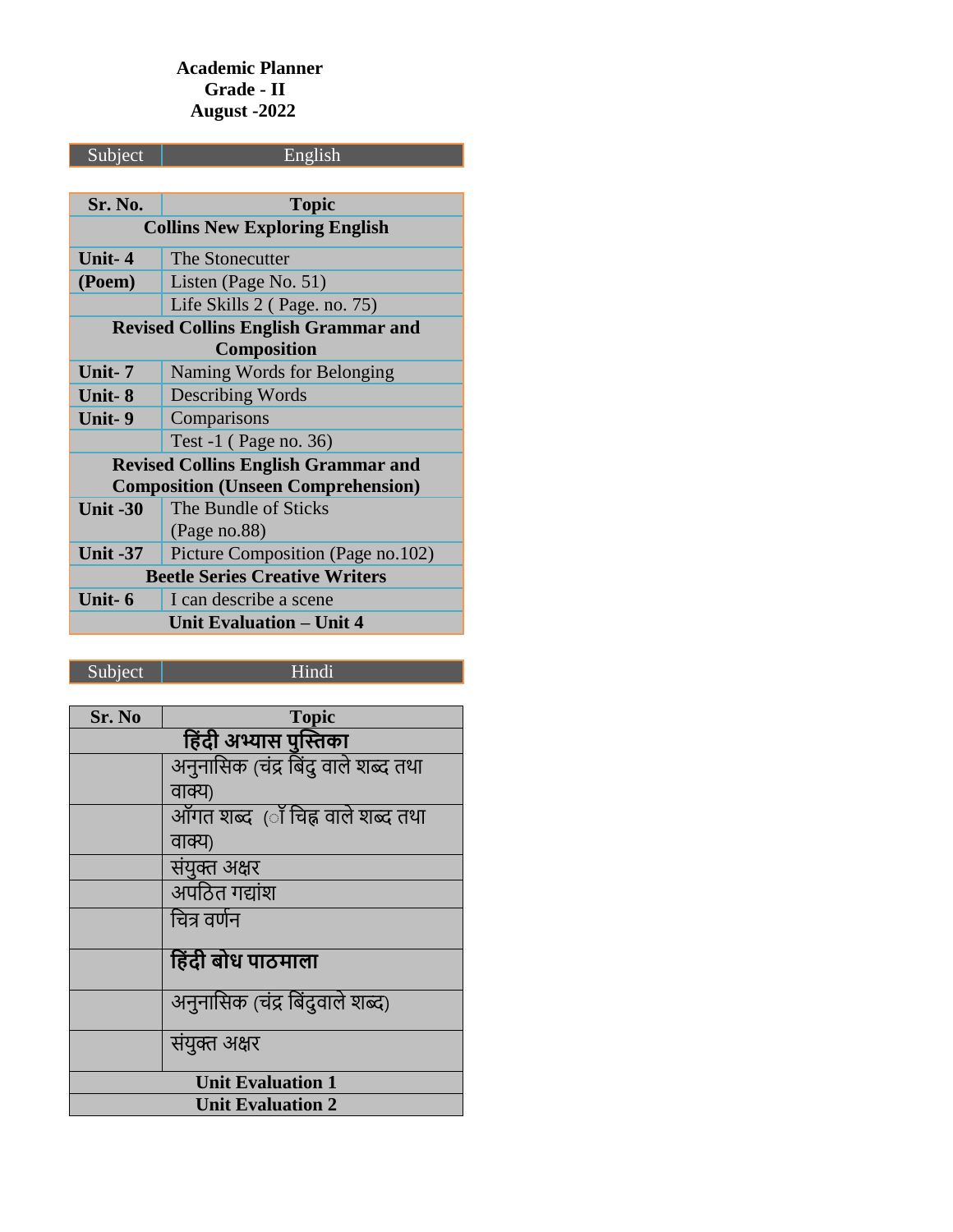| _______ |
|---------|
|         |

| Sr. No.                                | <b>Topic</b>        |
|----------------------------------------|---------------------|
| <b>AMITY Wonderful Numbers</b>         |                     |
| Unit $-4$                              | Shapes and patterns |
| Unit $-5$                              | Multiplication      |
| <b>OXFORD New Enjoying Mathematics</b> |                     |
| <b>Workbook</b>                        |                     |
| Unit-9                                 | Shapes and patterns |
| Unit-7                                 | Multiplication      |
| <b>Table of 7</b>                      |                     |
| Unit Evaluation (Unit 4)               |                     |

| <b>Subject</b>                  | <b>Integrated Theme</b> |
|---------------------------------|-------------------------|
| Sr. No.                         | <b>Topic</b>            |
| <b>Collins Bumblebee</b>        |                         |
| Unit- $6$                       | People at Work          |
| Unit-9                          | Air Around Us           |
| Unit Evaluation (Unit 6)        |                         |
| <b>Unit Evaluation (Unit 9)</b> |                         |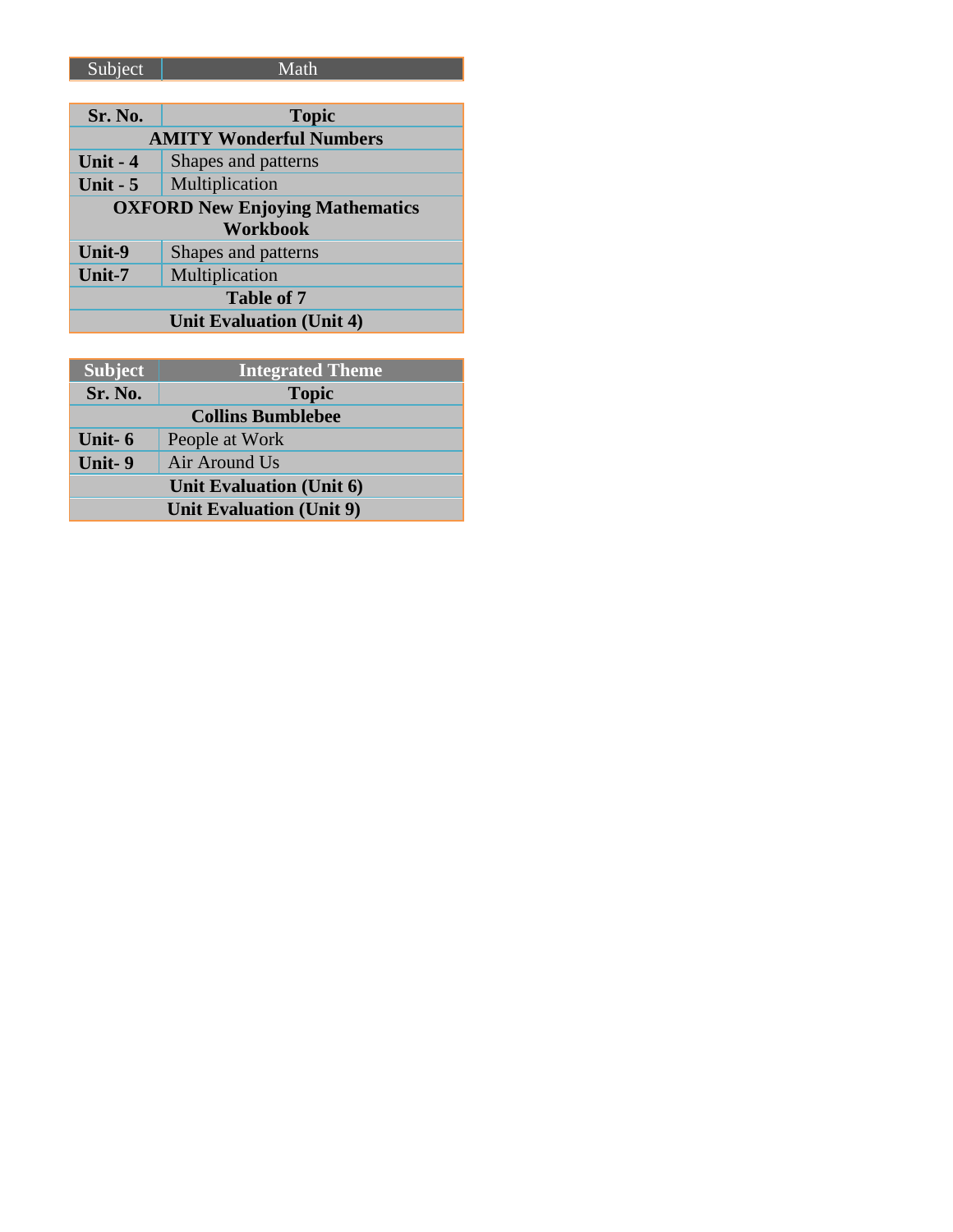## **Academic Planner Grade - II September -2022**

| Subject                                    | English                         |
|--------------------------------------------|---------------------------------|
|                                            |                                 |
| Sr. No.                                    | <b>Topic</b>                    |
| <b>Collins New Exploring English</b>       |                                 |
| Unit- $5$                                  | The Brave Baby                  |
| <b>Revised Collins English Grammar and</b> |                                 |
| <b>Composition</b>                         |                                 |
| <b>Unit-10</b>                             | I, We, You, He, She, It, They   |
| <b>Unit-11</b>                             | Me, Us, You, Him, Her, It, Them |
| Unit- $12$                                 | My, Your, His                   |
| <b>Beetle Series Creative Writers</b>      |                                 |
| Unit-9                                     | My first journal                |
| <b>Unit Evaluation (Unit 5)</b>            |                                 |
| <b>Revision</b>                            |                                 |
| HALF YEARLY EXAMINATION                    |                                 |

# Subject | Hindi

| Sr. No.         | <b>Topic</b>                   |
|-----------------|--------------------------------|
|                 | हिंदी अभ्यास पुस्तिका          |
|                 | रेफ़ (शब्द तथा वाक्य)          |
|                 | पदेन (शब्द तथा वाक्य)          |
|                 |                                |
|                 | अपठित गद्यांश                  |
|                 | चित्र वर्णन                    |
|                 | अनुच्छेद लेखन                  |
|                 | हिंदी बोध पाठमाला              |
|                 | रेफ़                           |
|                 | पदेन                           |
|                 | <b>Unit Evaluation 1</b>       |
| <b>Revision</b> |                                |
|                 | <b>HALF YEARLY EXAMINATION</b> |

| Sr. No.                         | <b>Topic</b>                            |
|---------------------------------|-----------------------------------------|
|                                 | <b>AMITY Wonderful Numbers</b>          |
| Unit -6                         | Division                                |
| <b>New Enjoying Mathematics</b> |                                         |
| <b>Unit -14</b>                 | <b>Division Readiness</b>               |
| Unit-8                          | <b>Exploring Multiplication Further</b> |
| Unit Evaluation (Unit 5)        |                                         |
| Unit Evaluation (Unit 6)        |                                         |
| <b>Revision</b>                 |                                         |
| <b>HALF YEARLY EXAMINATION</b>  |                                         |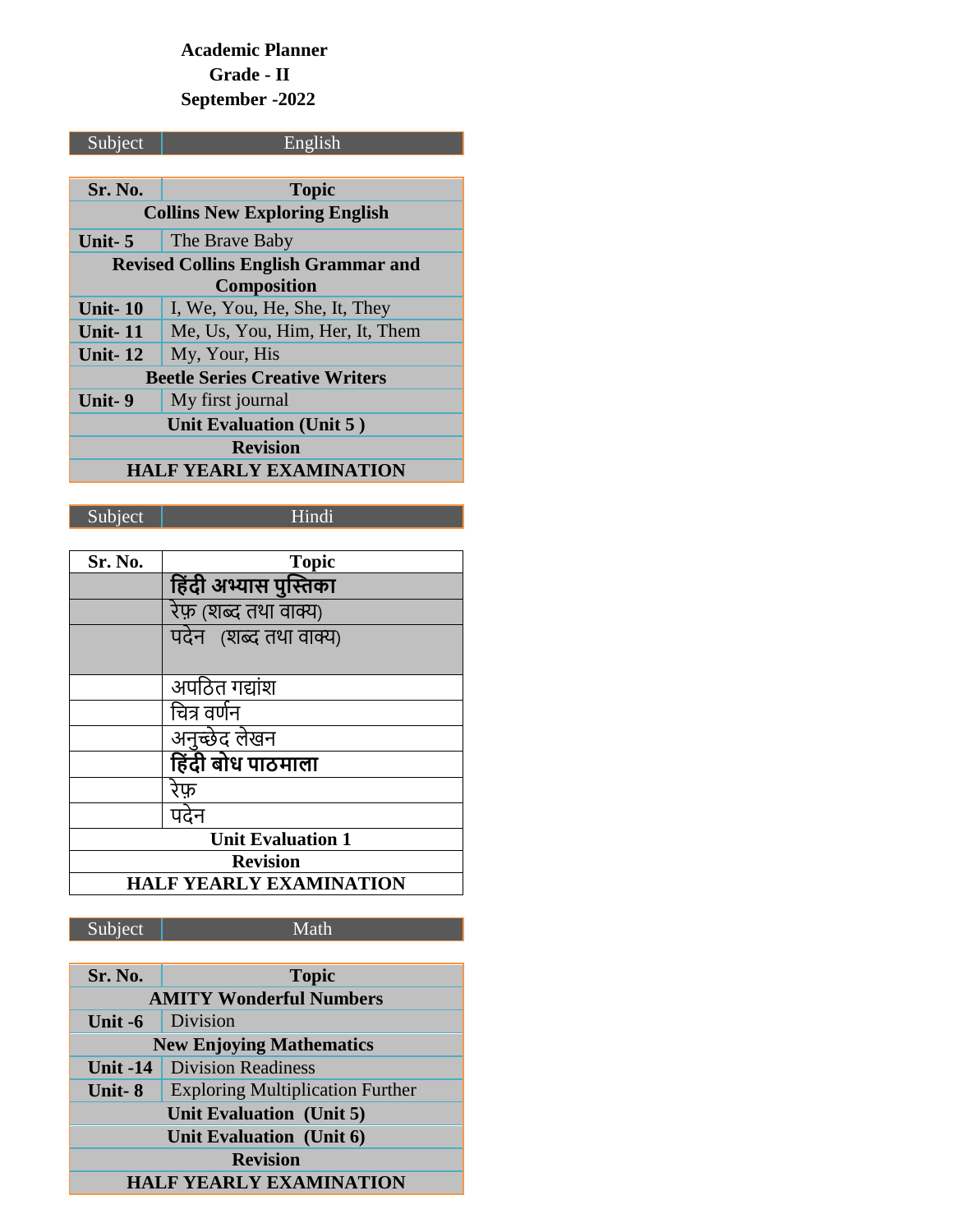| Subject                          | <b>Integrated Theme</b>  |
|----------------------------------|--------------------------|
|                                  |                          |
| Sr. No.                          | <b>Topic</b>             |
|                                  | <b>Collins Bumblebee</b> |
| <b>Unit-11</b>                   | Houses People Live In    |
| <b>Unit-12</b>                   | Our Surroundings         |
| <b>Unit Evaluation (Unit 11)</b> |                          |
| <b>Unit Evaluation (Unit 12)</b> |                          |
| <b>Revision</b>                  |                          |
| <b>HALF YEARLY EXAMINATION</b>   |                          |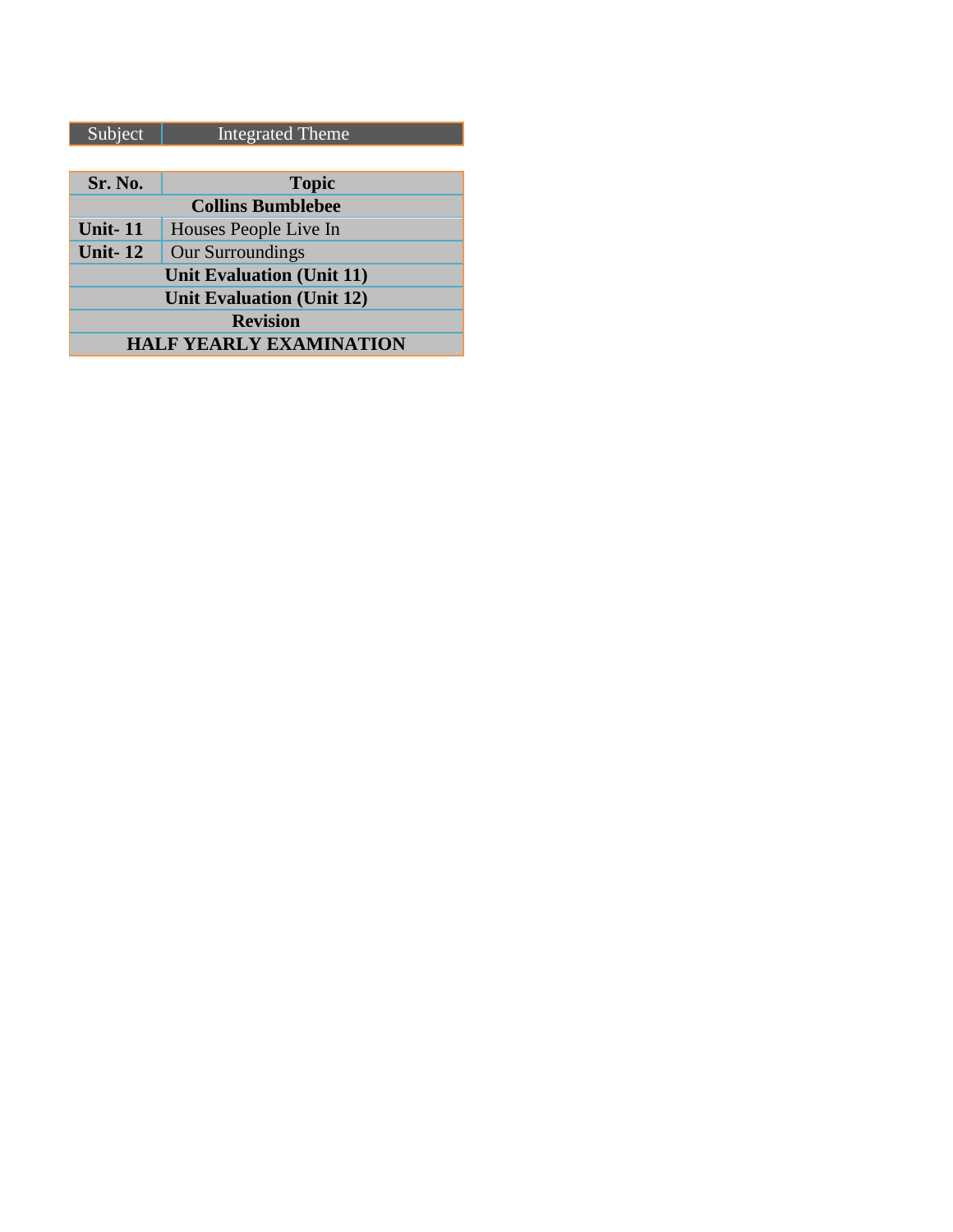## **Academic Planner Grade - II October-2022**

# Subject | English

| Sr. No.                                    | <b>Topic</b>                               |
|--------------------------------------------|--------------------------------------------|
|                                            | <b>Collins New Exploring English</b>       |
| Unit- 6                                    | Paying a Visit                             |
|                                            | Life Skills 3 (Page No. 108)               |
| <b>Revised Collins English Grammar and</b> |                                            |
|                                            | <b>Composition</b>                         |
| Unit $-13$                                 | A, An, The                                 |
| <b>Unit-14</b>                             | Doing Words                                |
| <b>Unit-15</b>                             | Is, Are, Am                                |
|                                            | <b>Revised Collins English Grammar and</b> |
| <b>Composition (Unseen Comprehension)</b>  |                                            |
| <b>Unit -32</b>                            | The Lion and the Spider                    |
|                                            | (Page no.92)                               |
| <b>Beetle Series Creative Writers</b>      |                                            |
| Unit- $3$                                  | I can write stories                        |
| Unit Evaluation – Unit 6                   |                                            |

Subject | Hindi

| Sr. No                   | <b>Topic</b>                    |  |
|--------------------------|---------------------------------|--|
|                          | उन्मेष हिंदी पाठ्यपुस्तक        |  |
| <b>Unit - 1</b>          | कौन (केवल पठन हेतु)             |  |
| Unit - $2$               | नई सोच                          |  |
| Unit $-7$                | गिलहरी और कौआ                   |  |
| Unit - 4                 | मैं और मेरी माँ (केवल पठन हेतु) |  |
|                          |                                 |  |
| अनुच्छेद लेखन            |                                 |  |
| <b>Unit Evaluation 1</b> |                                 |  |
| <b>Unit Evaluation 2</b> |                                 |  |

| <b>Sr. No.</b>                 | <b>Topic</b> |
|--------------------------------|--------------|
| <b>AMITY Wonderful Numbers</b> |              |
| Unit-10                        | Fractions    |
| Table of 9                     |              |
| Unit Evaluation (Unit 10)      |              |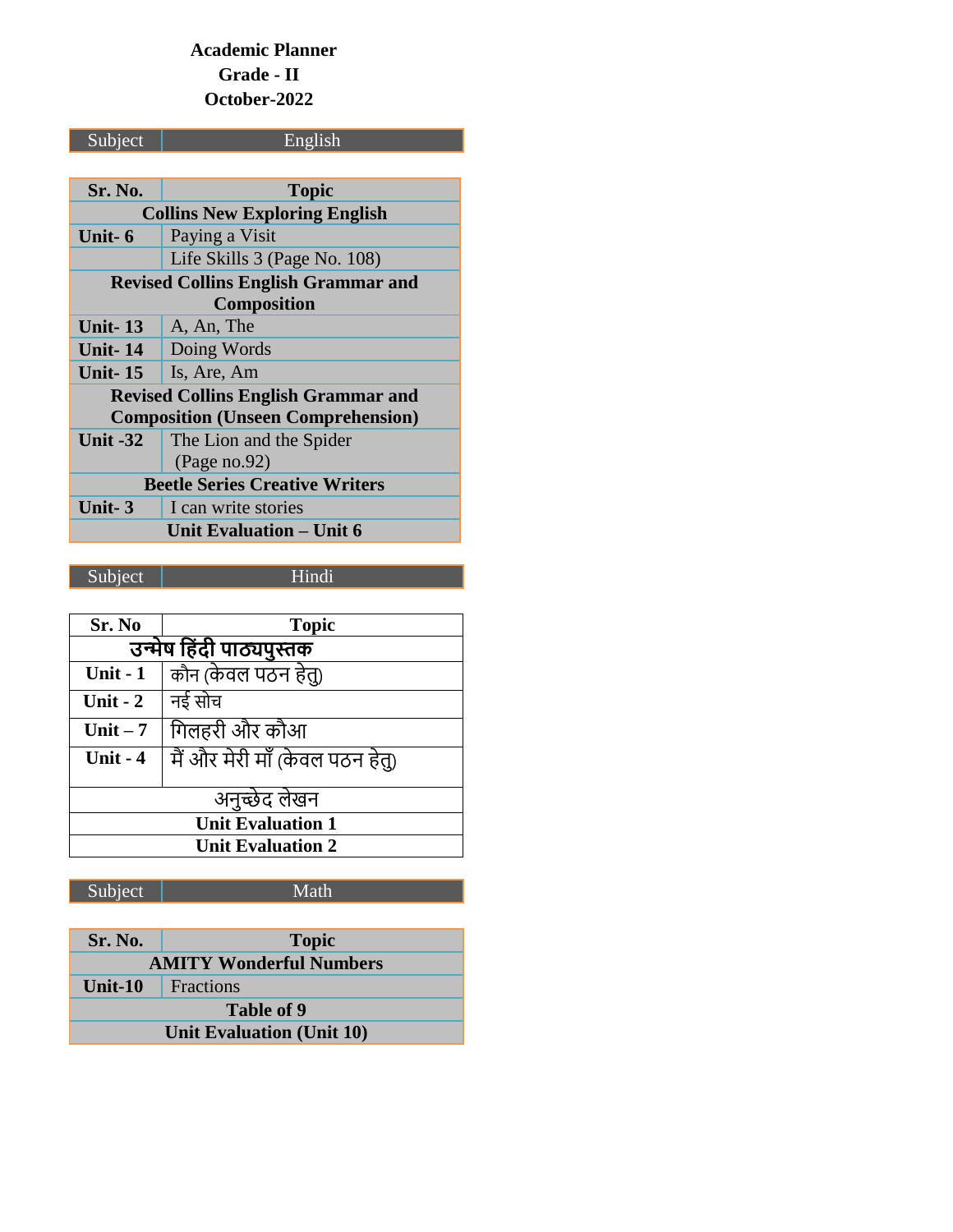| Sr. No.                          | <b>Topic</b>             |
|----------------------------------|--------------------------|
|                                  | <b>Collins Bumblebee</b> |
| <b>Unit-10</b>                   | School is Fun            |
| Unit- $20$                       | <b>Safety Rules</b>      |
| Unit Evaluation (Unit 10)        |                          |
| <b>Unit Evaluation (Unit 20)</b> |                          |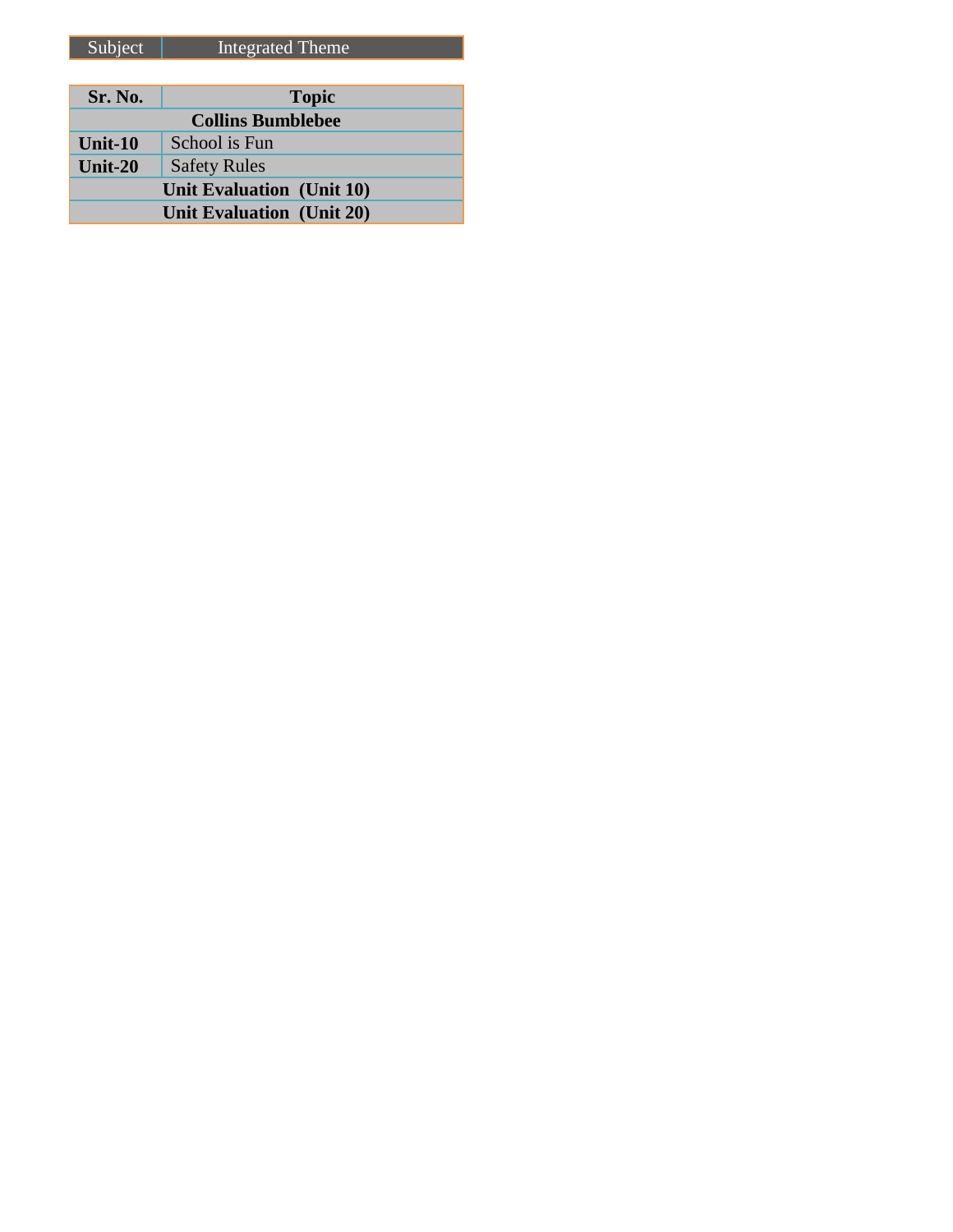#### **Academic Planner Grade - II**

**November-2022**<br>English

| Sr. No.                                    | <b>Topic</b>                               |  |
|--------------------------------------------|--------------------------------------------|--|
|                                            | <b>Collins New Exploring English</b>       |  |
| (Poem)                                     | Let's Build a Rocket (Page No. 86)         |  |
| <b>Revised Collins English Grammar and</b> |                                            |  |
| <b>Composition</b>                         |                                            |  |
| <b>Unit-16</b>                             | Has, Have, Had                             |  |
| <b>Unit-17</b>                             | Was, Were                                  |  |
| Unit- 18                                   | Go, Goes, Do, Does                         |  |
|                                            | <b>Revised Collins English Grammar and</b> |  |
| <b>Composition (Unseen Comprehension)</b>  |                                            |  |
| <b>Unit -33</b>                            | The Cat and the Little Birds               |  |
|                                            | (Page no. 94)                              |  |
| <b>Beetle Series Creative Writers</b>      |                                            |  |
| Unit- $\overline{\phantom{a}}$ 5           | I can make a card                          |  |
|                                            |                                            |  |

## Subject | Hindi

Subject

| Sr. No.                  | <b>Topic</b>               |
|--------------------------|----------------------------|
| उन्मेष हिंदी पाठ्यपुस्तक |                            |
| Unit $-6$                | नहीं सूर्य से कहता कोई     |
| Unit-10                  | अच्छे बच्चे(केवल पठन हेतु) |
|                          | अभ्यास पुस्तिका            |
|                          | सज्ञा                      |
| <b>Unit Evaluation 1</b> |                            |

| Sr. No.                                | <b>Topic</b> |  |
|----------------------------------------|--------------|--|
| <b>AMITY Wonderful Numbers</b>         |              |  |
| $Unit-7$                               | Length       |  |
| Unit-8                                 | <b>Mass</b>  |  |
| <b>OXFORD New Enjoying Mathematics</b> |              |  |
| <b>Workbook</b>                        |              |  |
| Unit-10                                | Measurement  |  |
| <b>Unit Evaluation (Unit 7)</b>        |              |  |
| <b>Unit Evaluation (Unit 8)</b>        |              |  |
|                                        |              |  |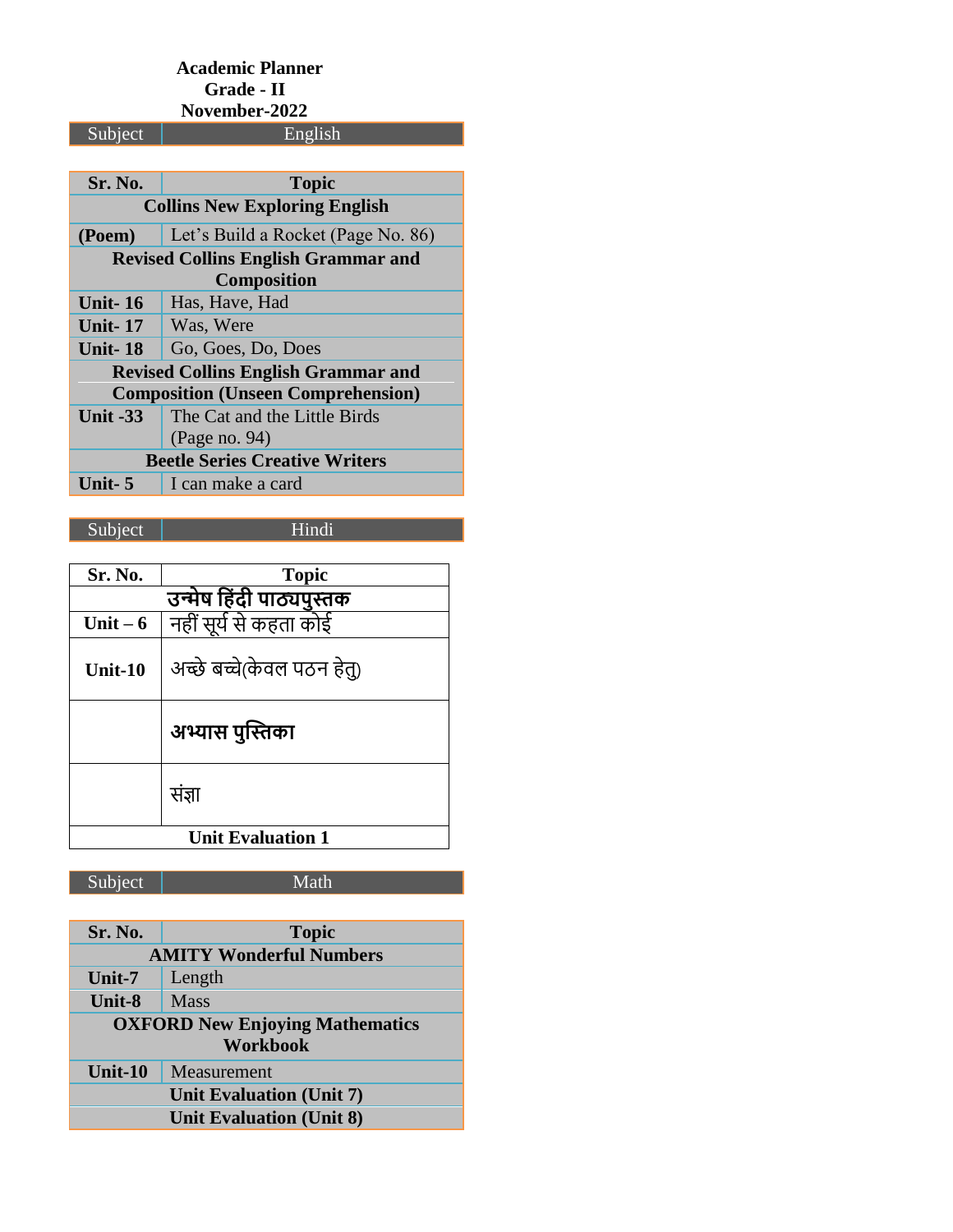| Sr. No.                          | <b>Topic</b>           |
|----------------------------------|------------------------|
| <b>Collins Bumblebee</b>         |                        |
| Unit-14                          | <b>Our Universe</b>    |
| Unit-18                          | Time to Celebrate      |
|                                  | (Unit Test-2 Activity) |
| <b>Unit Evaluation (Unit 14)</b> |                        |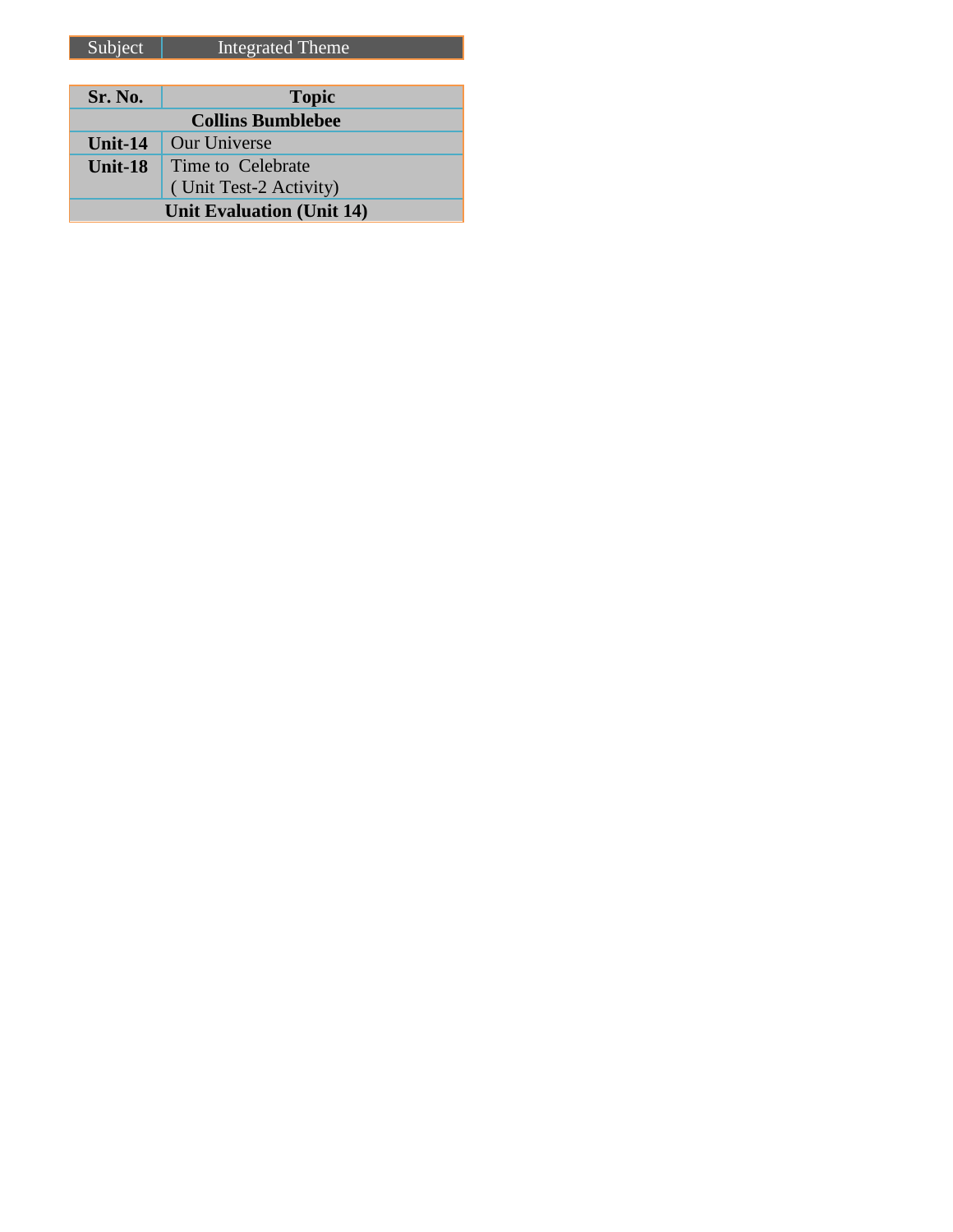### **Academic Planner Grade - II December-2022**

| Subject                                    | English                             |  |
|--------------------------------------------|-------------------------------------|--|
|                                            |                                     |  |
| Sr. No.                                    | <b>Topic</b>                        |  |
| <b>Collins New Exploring English</b>       |                                     |  |
| Unit- $7$                                  | The Boy and the Drum                |  |
| <b>Revised Collins English Grammar and</b> |                                     |  |
| <b>Composition</b>                         |                                     |  |
| <b>Unit-19</b>                             | Is, Are, Am and Doing Words $+$ ing |  |
| <b>Unit-20</b>                             | The Past and the Present            |  |
| <b>Revised Collins English Grammar and</b> |                                     |  |
| <b>Composition (Unseen Comprehension)</b>  |                                     |  |
| <b>Unit -28</b>                            | The Little Kite (Page no. 84)       |  |
| <b>Beetle Series Creative Writers</b>      |                                     |  |
| <b>Unit - 7</b>                            | I can write dialogues               |  |
|                                            | Unit Evaluation - Unit 7            |  |
|                                            |                                     |  |

## Subject Hindi

| Sr. No.                  | <b>Topic</b>                   |  |
|--------------------------|--------------------------------|--|
| उन्मेष हिंदी पाठ्यपुस्तक |                                |  |
| Unit-9                   | स्वच्छ रहेंगे स्वस्थ रहेंगे    |  |
| Unit- $12$               |                                |  |
| <b>Unit -13</b>          | टोपी वाला बंदर (केवल पठन हेतु) |  |
| हिंदी अभ्यास पुस्तिका    |                                |  |
|                          | वचन                            |  |
|                          | सर्वनाम                        |  |
|                          | अनुच्छेद लेखन                  |  |
| <b>Unit Evaluation 1</b> |                                |  |
| <b>Unit Evaluation 2</b> |                                |  |

| Subject                                | Math         |  |
|----------------------------------------|--------------|--|
| Sr. No.                                | <b>Topic</b> |  |
| <b>AMITY Wonderful Numbers</b>         |              |  |
| Unit-9                                 | Capacity     |  |
| <b>OXFORD New Enjoying Mathematics</b> |              |  |
| <b>Workbook</b>                        |              |  |
| Unit-10                                | Measurement  |  |
| <b>Unit Evaluation (Unit 9)</b>        |              |  |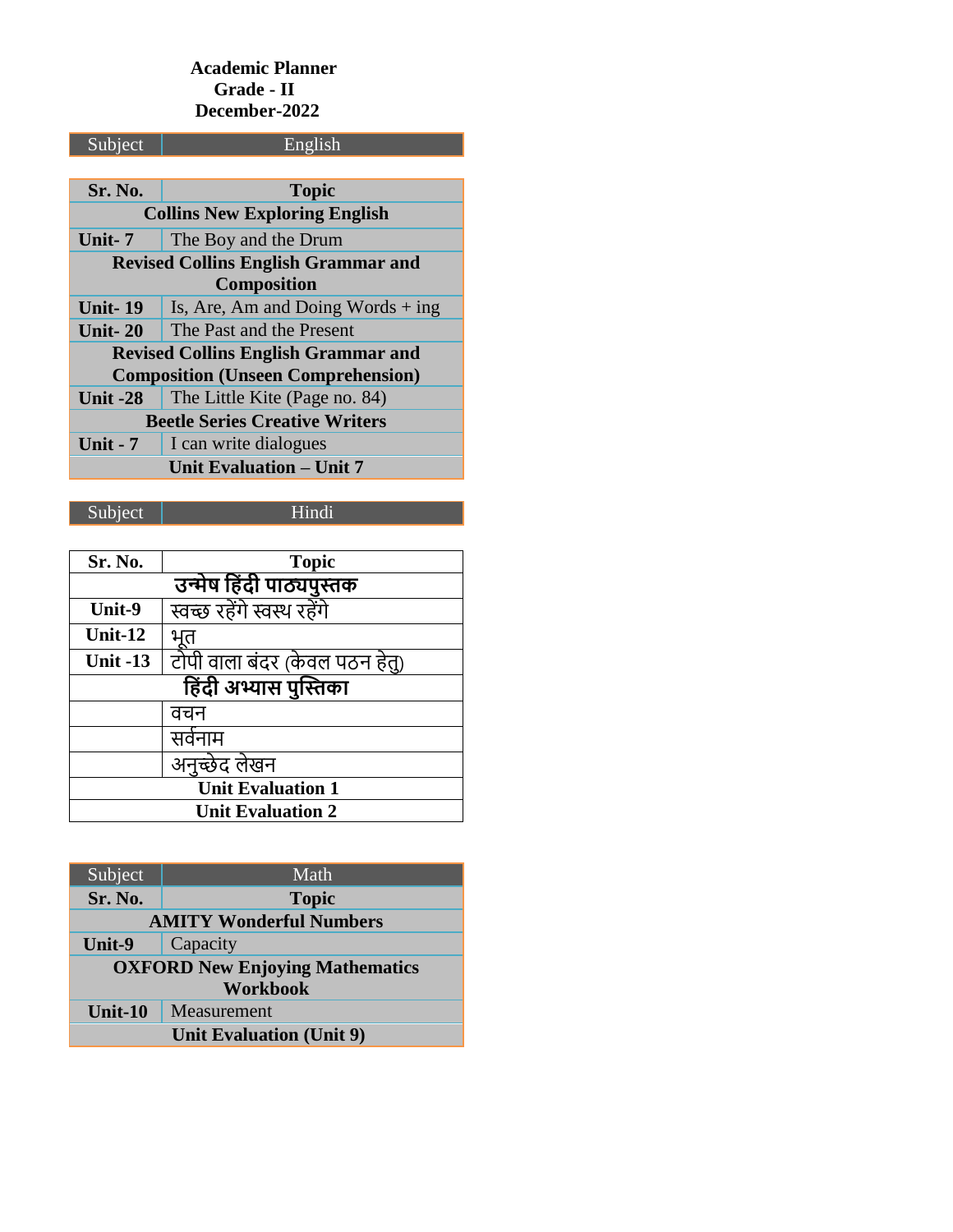| Sr. No.                          | <b>Topic</b>       |
|----------------------------------|--------------------|
| <b>Collins Bumblebee</b>         |                    |
| <b>Unit-8</b>                    | Water in Our Lives |
| <b>Unit-19</b>                   | Clothes We Wear    |
| <b>Unit Evaluation (Unit 8)</b>  |                    |
| <b>Unit Evaluation (Unit 19)</b> |                    |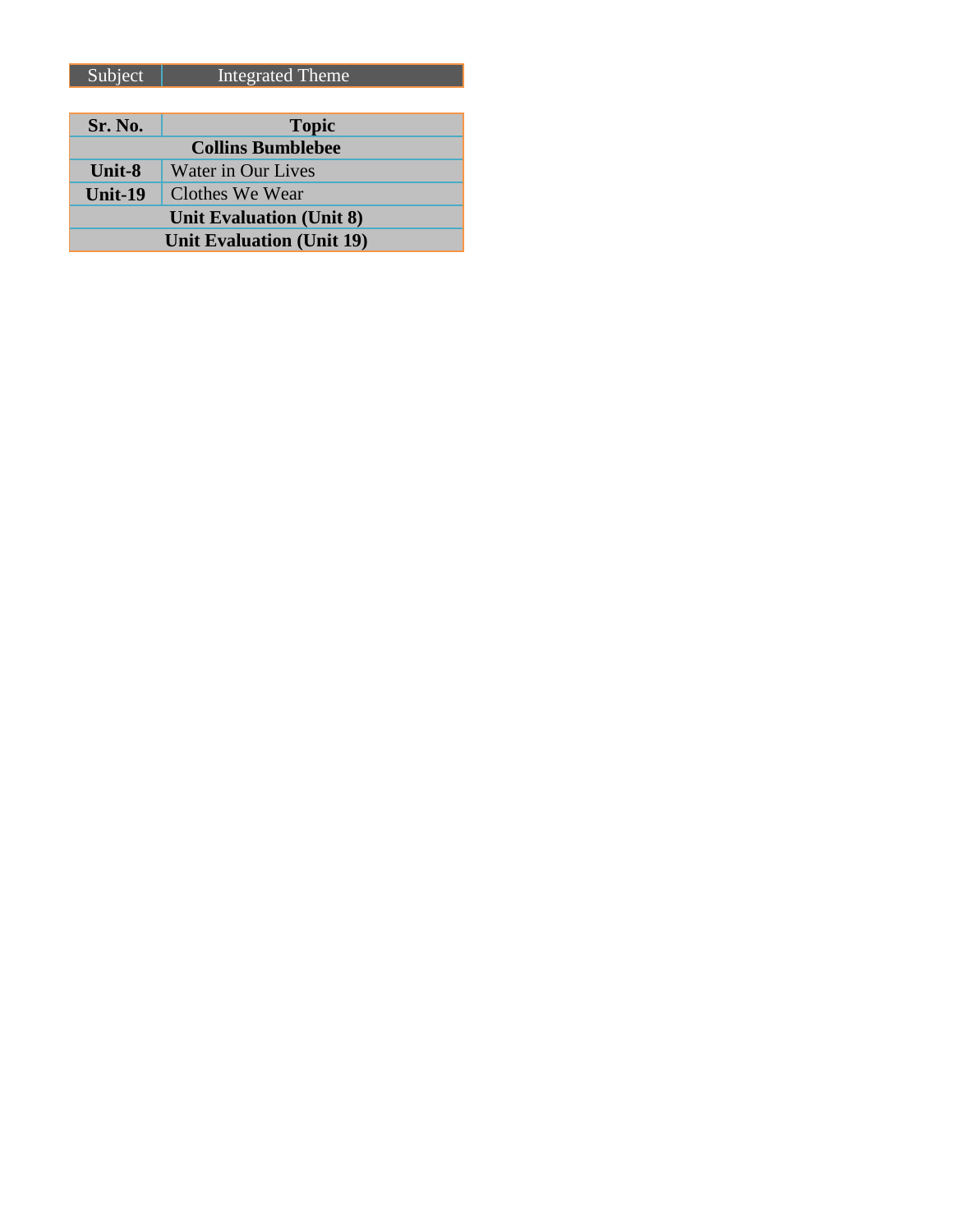## **Academic Planner Grade - II January-2023**

| Subject                                    | English                                   |  |
|--------------------------------------------|-------------------------------------------|--|
|                                            |                                           |  |
| Sr. No.                                    | <b>Topic</b>                              |  |
|                                            | <b>Collins New Exploring English</b>      |  |
| Unit-8                                     | A Busy Morning                            |  |
| Poem                                       | A Child's Song (Page No. 97)              |  |
| <b>Revised Collins English Grammar and</b> |                                           |  |
|                                            | <b>Composition</b>                        |  |
| <b>Unit-21</b>                             | It Will Happen Tomorrow                   |  |
| Unit- $22$                                 | <b>Short Forms</b>                        |  |
| <b>Unit-24</b>                             | In, Into, On, At, Behind, Under,          |  |
|                                            | Beside, Above                             |  |
|                                            | Test $-2$ (Page no.67)                    |  |
| <b>Revised Collins English Grammar and</b> |                                           |  |
|                                            | <b>Composition (Unseen Comprehension)</b> |  |
| <b>Unit -34</b>                            | The Donkey Who Wanted to Sing             |  |
|                                            | (Page no.96)                              |  |
|                                            | <b>Beetle Series Creative Writers</b>     |  |
| Unit-4                                     | I can write poems                         |  |
| <b>Unit Evaluation (Unit-8)</b>            |                                           |  |
| <b>UNIT TEST - II</b>                      |                                           |  |

Subject | Hindi

| Sr. No                                                                       | <b>Topic</b>                      |
|------------------------------------------------------------------------------|-----------------------------------|
| <mark>उन्मेष हिंदी पाठ्यपुस्तक</mark><br>  कूहू-कहू काँव-काँव(केवल पठन हेतु) |                                   |
| Unit $-8$                                                                    |                                   |
| Unit $-3$                                                                    | नींद                              |
| Unit $-15$                                                                   | बहुत ज़रूरी बातें (केवल पठन हेतु) |
|                                                                              |                                   |
| हिंदी अभ्यास पुस्तिका                                                        |                                   |
|                                                                              | पर्यायवाची शब्द                   |
| <b>Unit Evaluation 1</b>                                                     |                                   |
| UNIT TEST - II                                                               |                                   |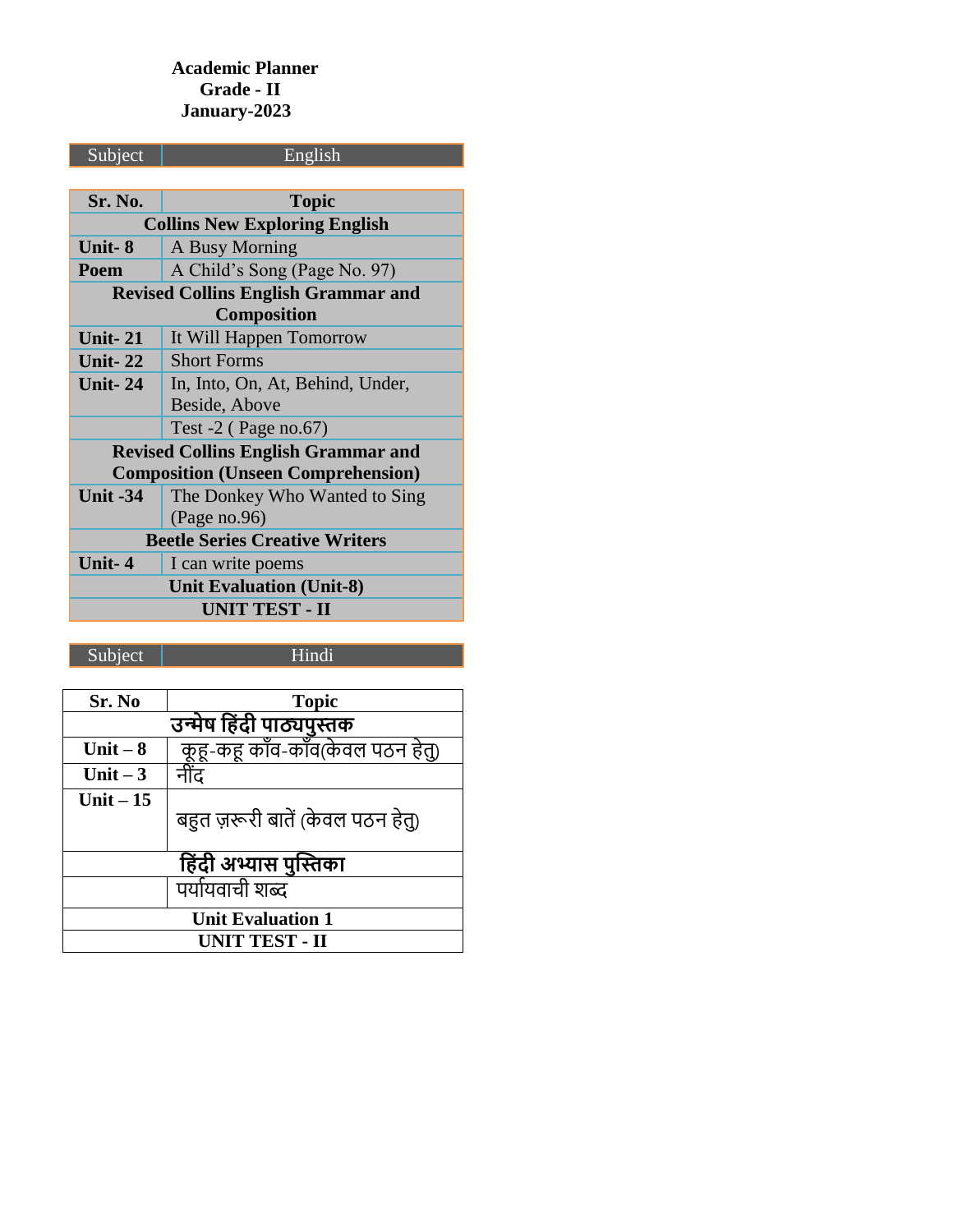| Subject                                | Math            |
|----------------------------------------|-----------------|
|                                        |                 |
| Sr. No.                                | <b>Topic</b>    |
| <b>AMITY Wonderful Numbers</b>         |                 |
| Unit-12                                | Money           |
| <b>OXFORD New Enjoying Mathematics</b> |                 |
|                                        | <b>Workbook</b> |
| Unit- $12$                             | Money           |
| <b>Unit Evaluation</b> (Unit 12)       |                 |
| <b>UNIT TEST - II</b>                  |                 |

| $S$ uhiect | Integrated Theme |
|------------|------------------|
|            |                  |

| Subject                          | <b>Integrated Theme</b>    |  |  |
|----------------------------------|----------------------------|--|--|
|                                  |                            |  |  |
| Sr. No.                          | <b>Topic</b>               |  |  |
| <b>Collins Bumblebee</b>         |                            |  |  |
| Unit- $13$                       | <b>Our Earth</b>           |  |  |
| Unit- $15$                       | <b>Seasons and Weather</b> |  |  |
| <b>Unit Evaluation (Unit 13)</b> |                            |  |  |
| <b>Unit Evaluation (Unit 14)</b> |                            |  |  |
| <b>UNIT TEST - II</b>            |                            |  |  |
|                                  |                            |  |  |
|                                  |                            |  |  |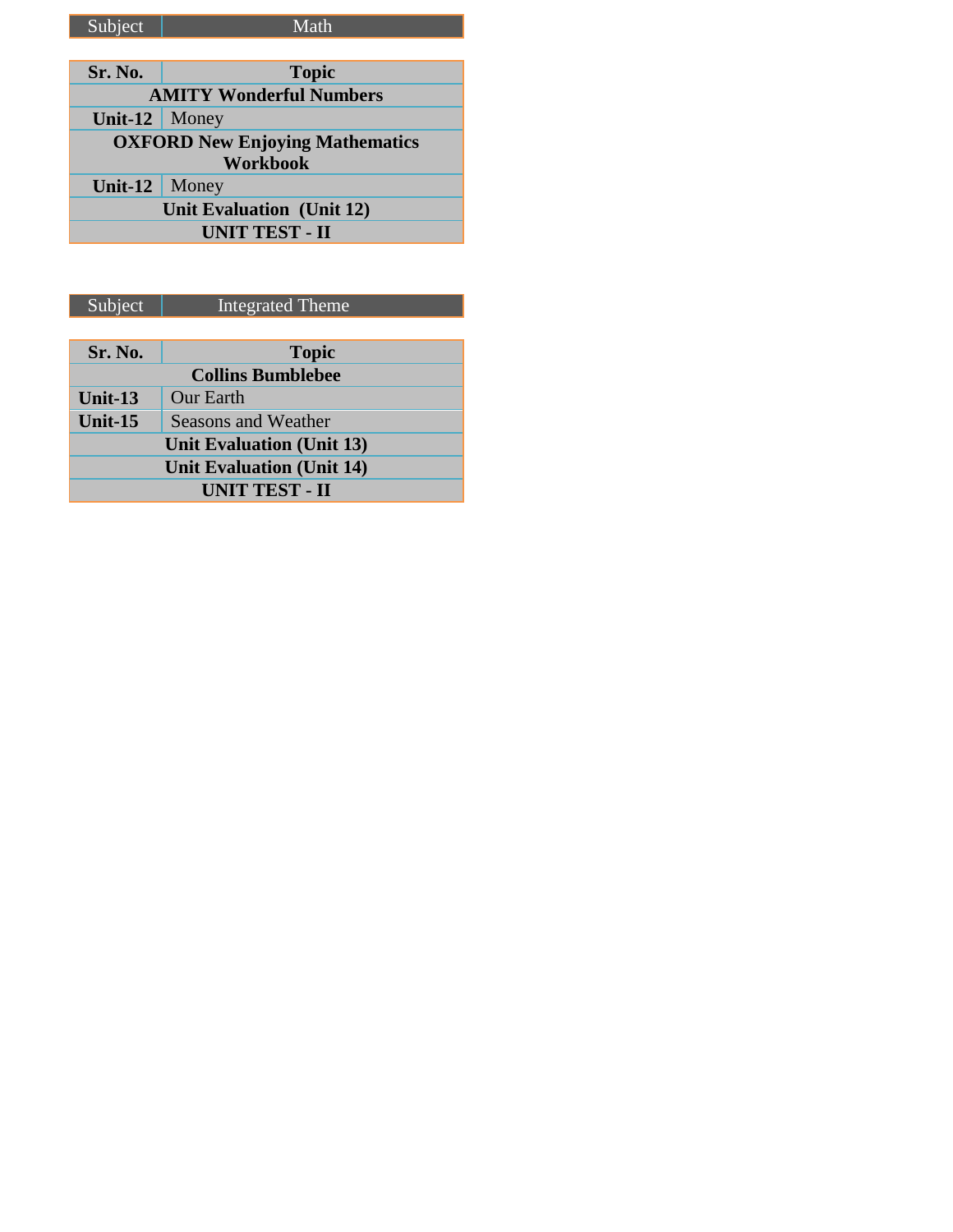## **Academic Planner Grade - II February-2023**

| Subject                                    | English                          |  |
|--------------------------------------------|----------------------------------|--|
|                                            |                                  |  |
| Sr. No.                                    | <b>Topic</b>                     |  |
| <b>Collins New Exploring English</b>       |                                  |  |
| Unit-9                                     | Here We Come                     |  |
| <b>Revised Collins English Grammar and</b> |                                  |  |
| <b>Composition</b>                         |                                  |  |
| <b>Unit-25</b>                             | Joining Words                    |  |
| <b>Unit-26</b>                             | <b>Opposite Words</b>            |  |
| <b>Unit-27</b>                             | Words with the Same Meaning      |  |
|                                            | Test $-3$ (Page no. 82)          |  |
| <b>Revised Collins English Grammar and</b> |                                  |  |
| <b>Composition (Unseen Comprehension)</b>  |                                  |  |
| <b>Unit -36</b>                            | A Wetland in Assam (page no.100) |  |
| <b>Beetle Series Creative Writers</b>      |                                  |  |
| <b>Unit-10</b>                             | My first letter                  |  |
| <b>Unit Evaluation – Unit 9</b>            |                                  |  |

**Sr. No Topic** <u>उन्मेष हिंदी पाठ्यपुस्तक</u> **Unit – 11** <u>Unit – 13 | मैं हूँ छुई मुई (केवल पठन हेतु)</u> Unit – 5 सिरदी गरमी का गोदाम (केवल पठन हेतु) <u>हिंदी अभ्यास पुस्तिका</u> विलोम शब्द विशेषण अपठित गद्यांश अनुच्छेद-लेखन **Unit Evaluation -1 Unit Evaluation -2**

Subject Hindi

| Sr. No.                                | <b>Topic</b>         |  |
|----------------------------------------|----------------------|--|
| <b>AMITY Wonderful Numbers</b>         |                      |  |
| Unit-11                                | Time                 |  |
| Unit- $13$                             | Data Handling        |  |
| <b>OXFORD New Enjoying Mathematics</b> |                      |  |
| <b>Workbook</b>                        |                      |  |
| Unit-11                                | Time                 |  |
| Unit-13                                | <b>Handling Data</b> |  |
| <b>Unit Evaluation (Unit 11)</b>       |                      |  |
| <b>Unit Evaluation (Unit 13)</b>       |                      |  |